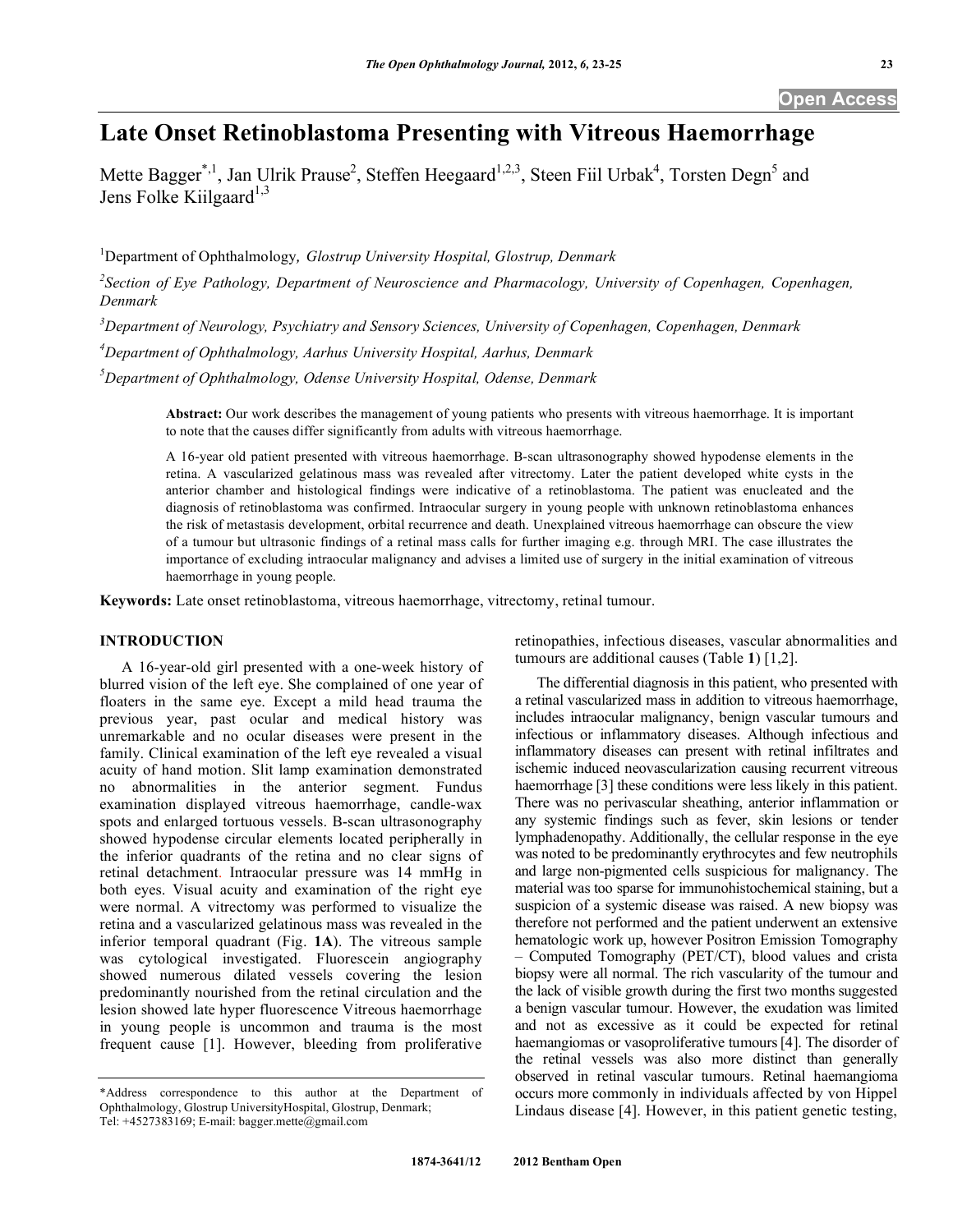

**Fig. (1).** (**A**) An elevated retinal mass covered with dilated and tortuous vessels (arrow) was observed after vitrectomy and laser coagulation (x). (**B**) Five months later fundus photograph, (**C**) early and (**D**) late-phase fluorescein angiograms showed numerous abnormal intraretinal vessels in the progressed tumor mass. Note the limited diffuse leakage in the late phase fluorescein angiogram (**D**). (**E**) Seeding of the tumour with white lumps adherent to the front of the iris (arrows). (**F**) Macroscopical appearance with white tumour masses extending from the ora serrata to the posterior pole. Multifocal greyish tumour seeding was covering the back of the iris and the pars planitis corpus ciliare (arrow). (**G**) Micrograph of tumour satellite on anterior iris surface (arrows). The lesion has a cystic appearance because of the central necrotic space (asterisk). L = lens, hematoxylin and eosin stain, bar 500  $\mu$ m. (**H**) Micrograph of retina with intraretinal tumour infiltration. Note the nearly complete lack of endo- and exophytic tumour growth. Hematoxylin and eosin stain, bar 100 µm.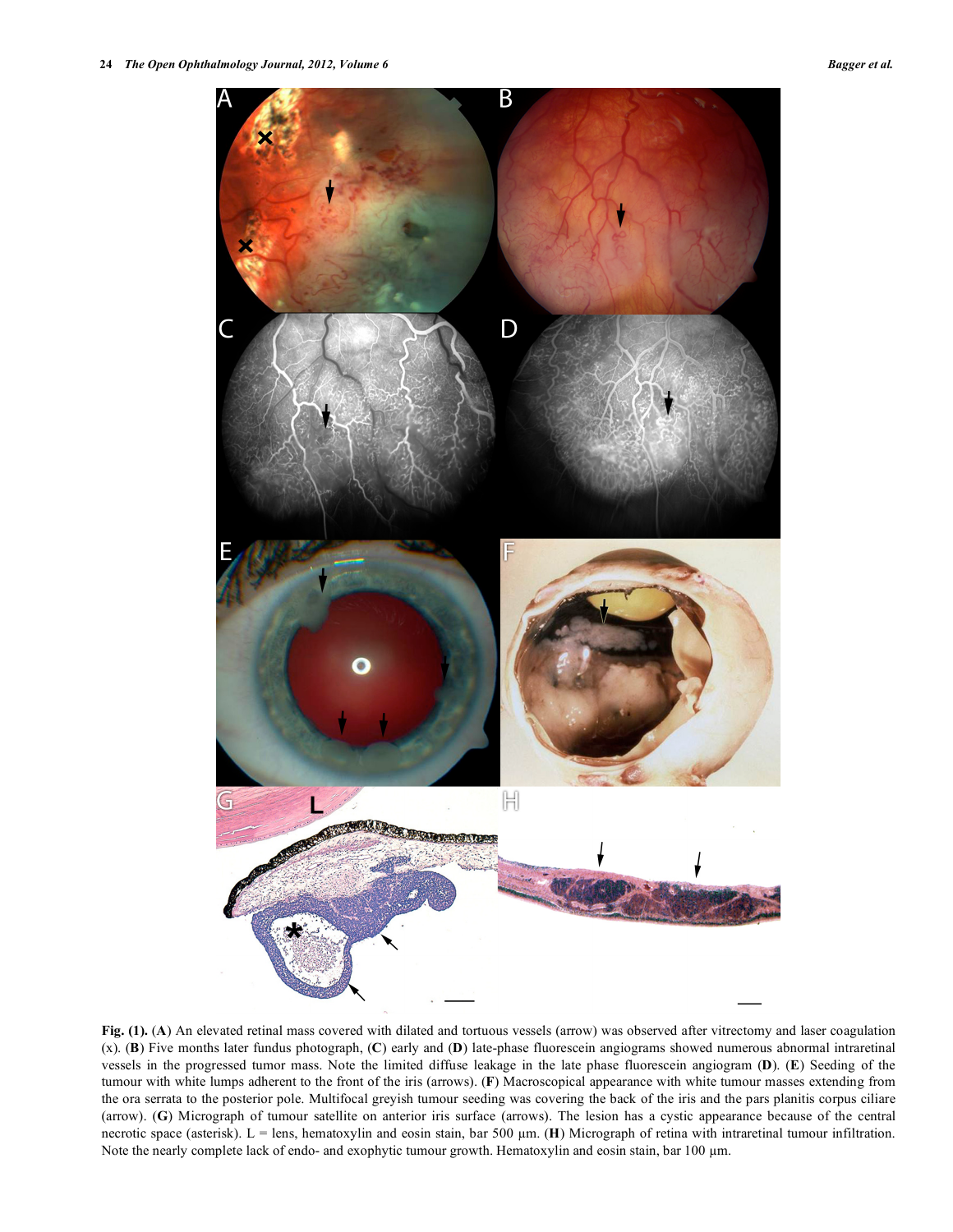| <b>No Retinal</b><br><b>Mass/Thickening</b> | <b>Location of Abnormal Retinal Vessels</b> |                                      |                                           |
|---------------------------------------------|---------------------------------------------|--------------------------------------|-------------------------------------------|
|                                             | <b>No Abnormal New Vessels</b>              | <b>Extra Retinal Vessels</b>         | <b>Intra Retinal Vessels</b>              |
|                                             | Ocular trauma                               | Regressed retinopathy of prematurity | Retinal vascular malformations            |
|                                             | Tersons syndrome                            | Sickle cell retinopathy              | Atriovenous communications                |
|                                             | Coagulopathy                                | Familial exudative vitreoretinopathy | Retinal macroaneurism                     |
|                                             | Trombocytophenia                            | Diabetic retinopathy                 |                                           |
|                                             | Tromobophili                                | Retinal vein occlusion               |                                           |
|                                             | Vitreous detachment(with or without retinal | Retinal artery occlusion             |                                           |
|                                             | tear)                                       | Retinal vasculitis                   |                                           |
|                                             | X-linked juvenile retinoschisis             | Ocular histoplasmosis                |                                           |
|                                             | Pseudotumor cerebri                         |                                      |                                           |
|                                             | Ideopathic                                  |                                      |                                           |
|                                             | Valsalva retinopathy                        |                                      |                                           |
| Retinal<br>Mass/Thickening                  |                                             | Bechet's disease                     | Retinoblastoma                            |
|                                             |                                             | Multiple sclerosis                   | Cavernous haemangioma                     |
|                                             |                                             | Syphilitic retinitis                 | Schwanoma                                 |
|                                             |                                             | Dermatomyositis                      | Neurofibromatosis                         |
|                                             |                                             | Systemic lupus erythematousus        | Retinal astrocytic hamartoma <sup>a</sup> |
|                                             |                                             | <b>Sarcoidosis</b>                   | Retinal Haemangioma <sup>b</sup>          |
|                                             |                                             | Wegener's granulomatousis            | Vasoprolifreative tumours of the retina   |
|                                             |                                             | Polyarteritis nodosa                 | Coats disease                             |
|                                             |                                             | Eales disease                        |                                           |
|                                             |                                             | Toxocariasis                         |                                           |
|                                             |                                             | Toxoplasmosis                        |                                           |
|                                             |                                             | Posterior uveitis                    |                                           |
|                                             |                                             | Acute lymphocytic Leukaemia          |                                           |
|                                             |                                             | Lymphoma                             |                                           |

#### **Table 1. Causes to Vitreous Haemorrhage in Young People**

a Associated with tuberous sclerosis.

**Associated with von Hippel Lindaus disease.** 

Table **1** content has been modified from Spraul *et al*. [2] and Spirn *et al* [1].

urinary catecholamine levels, Magnetic resonance imaging (MRI) of brain and spine and abdominal ultrasonography were all normal. Despite five month of extensive systemic work no systemic disease could be detected and attention to the eye was re-established. Visual acuity had improved to 0,125 in the left eye, but slit lamp examination showed numerous white cysts in the anterior chamber adherent to the endothelium and the iris (Fig. **1E**). Gonioscopy showed almost total occlusion of the chamber angle with white tumour masses and the left intraocular pressure had increased to 34 mmHg. Progression of the angiomatous tumour mass was observed by fundus examination and Fluorescein angiography (Fig. **1B-D**). Histological findings from a transcorneal intralesionel biopsy of the anterior lesions were indicative of a retinoblastoma (Fig. **1G**). Gross pathological examination after enucleation showed white tumour mass covering the ciliary body and seeding to the back of the iris (Fig. **1F**). The diagnosis of retinoblastoma was confirmed by immunohistochemical findings (Fig. **1H**).

 This case was a diagnostic challenge as retinoblastoma rarely occurs in older children. The average age at diagnosis is 13 to 24 months and only 2% were older than 10 years in a review of 400 retinoblastoma patients [5]. The older patients

showed a relatively lower survival rate due to several factors including extensive infiltrative tumour after delay in diagnosis and previous intraocular surgery [5]. Unexplained vitreous haemorrhage can obscure the view of a tumour but ultrasonic findings of a retinal mass without retinal detachment calls for further imaging e.g. through MRI. The risk of delaying appropriate treatment with a more conservative approach must be weighed against the risk of extra orbital seeding of malignant cells with intraocular surgery. Even though vitreous haemorrhage is a rare presenting sign of retinoblastoma the diagnosis was confirmed in 1,1 % of 168 patients under 18 years presenting with vitreous haemorrhage [1]. The use of vitrectomy in the primary management of vitreous bleeding in children should have the goal of preventing visual loss. In older children amblyopia is negliable and macula threatening rhegmatogenous retinal detachment can be ruled out by ultrasound. In all other cases with unexplained vitreous haemorrhage the diagnosis should be worked up before a vitrectomy is performed. Consultations with experienced retinoblastoma specialists are advised in any suspicious cases.

## **ACKNOWLEDGEMENT**

Declared none.